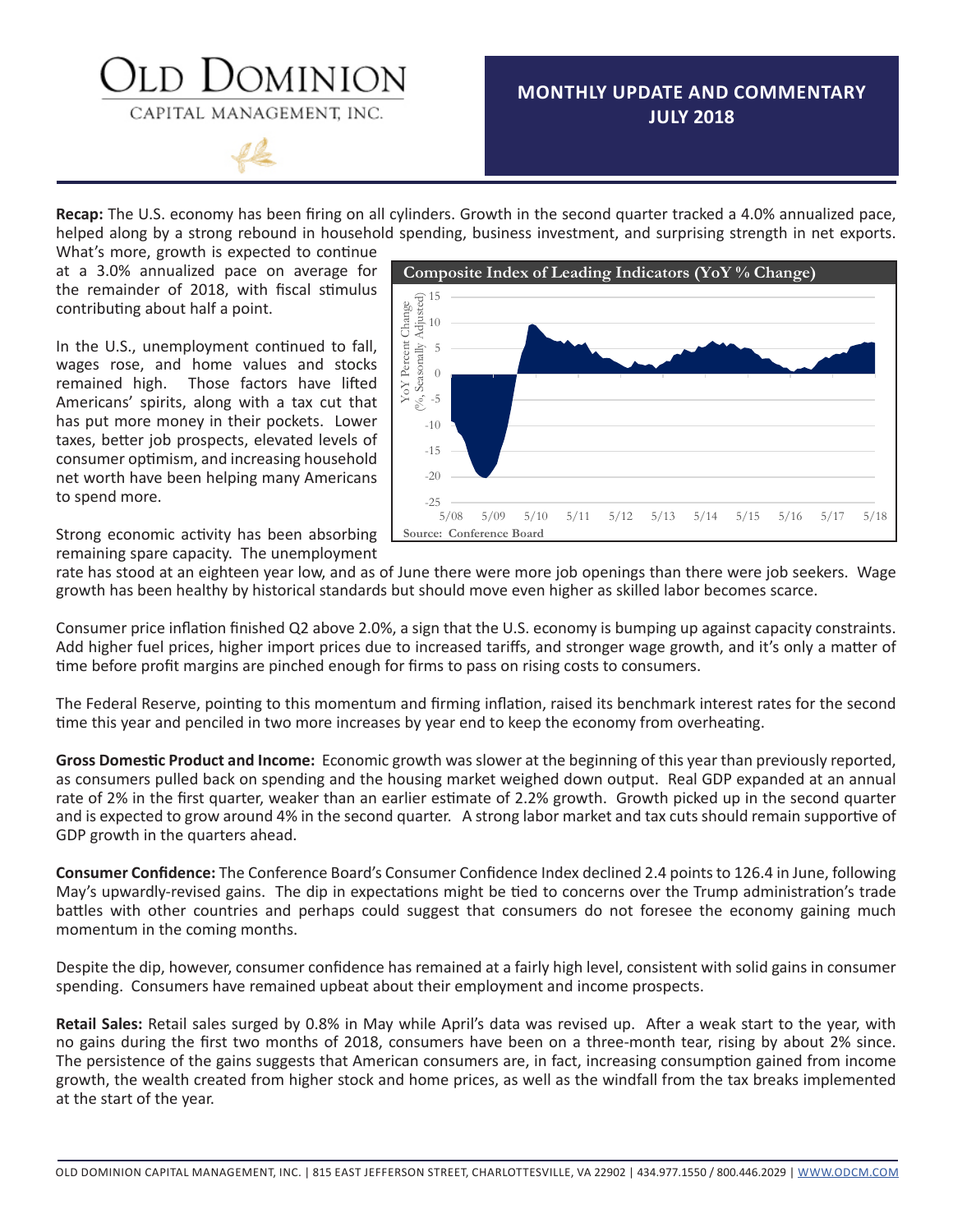## JOMINION

CAPITAL MANAGEMENT, INC.

**Small business:** The NFIB's small business optimism index increased by 3 points to 107.8 in May, the second highest reading in the survey's history. Most of the main subcomponents moved up in the month, apart from a slight decline



in job openings. The difficulty of finding qualified workers has remained the single most important business problem.

The increase in this sentiment measure has been a strong signal that, following tax and regulatory changes, conditions on the ground have remained quite favorable, which should enable and encourage small businesses to take the necessary steps to expand.

Concerns on the trade front bear close watching in the months ahead. As trade talk begins, some small businesses will undoubtedly be caught in the crossfire, which could weigh on the sentiment measure and expansion plans.

**Housing**: Home sales and new home construction improved during the first half of 2018, but the pace of improvement has remained disappointing. While nearly all key indicators have headed in the right direction, more improvement was hoped for given the acceleration in nonfarm employment growth and ramp up in real GDP growth.

Housing turnover has remained incredibly low. A larger proportion of homeowners are opting to remain in place rather than trade up or downsize. The lack of willing sellers has contributed to the prolonged slide in existing home inventories.

Moreover, a significant proportion of homes have been taken off the market and shifted to rentals, either directly by institutional investors or indirectly by homeowners keeping their home and renting it out. As a result, existing home sales expectations have been lowered.

With existing home inventories tight, and likely to remain that way for quite some time, more buyers have shifted to the new home market. New home construction has increased in line with expectations. Solid gains are expected in new home sales and construction in the near term. Apartment developments have also picked up this year.

Tariffs on steel and escalating trade tensions have posed headwinds to homebuilding activity. Rapidly increasing input costs will eventually weigh on home builders' margins and lead to higher prices for perspective home buyers, straining affordability at a time when rising mortgage rates and relatively high property prices have already made home ownership less accessible.

**Inflation**: Inflation in the U.S. is back after more than half a decade of falling short of desired levels. The price index for core personalconsumption expenditures (PCE), closely watched by the Federal Reserve, rose 2% in May from a year earlier. The price measure hit the central bank's target after running below it every month for six years.

Factors like weak economic demand, a strong dollar and a slowly recovering labor market have been responsible for low inflation in recent years. Structural factors have also played a role, like an aging population spending less, cheap imports due to globalization and

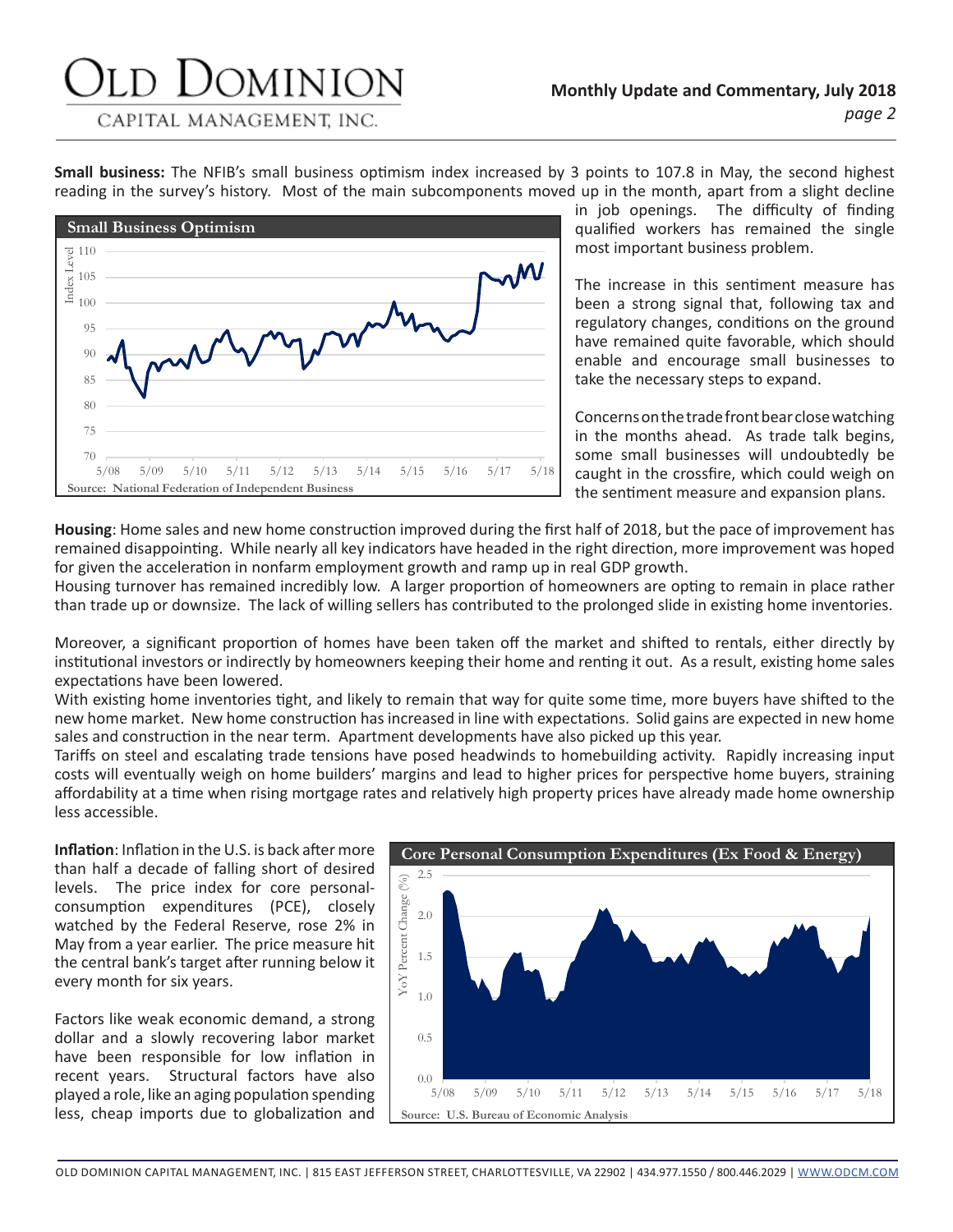consumers spending less on goods online.

But demand has been picking up as unemployment has fallen. In recent months, businesses have seen their own costs rise, in part because of higher energy prices and labor shortages which has put some mild upward pressure on wages. Trade tariffs could push the inflation picture further as companies try to pass the resulting higher costs on to consumers.

Now, the Fed needs to consider how high, and for how long, they should let inflation go up. The Fed is expected to raise rates at a gradual pace - two more 25 basis point hikes this year - as the Fed shifts its focus from weaker-than-anticipated inflation, to containing its upside risks.

**Tariffs**: Trade spats with important trading partners could risk siphoning away much of the economic boost from fiscal stimulus by way of higher consumer prices, reduced exports, supply chain disruptions, and denting consumer and business confidence. Under the presumption that the tougher trade rhetoric is simply a negotiating tactic, there is still hope that cooler heads will prevail, and tensions will de-escalate. The risk, however, is that once the wheels have been set in motion, tensions could quickly escalate to a trade war. Canada, China, Mexico and the EU have already retaliated to some degree. The U.S. may up the ante, further reinforcing the negative feedback loop.



**Eurozone**: Recent political crises in Italy and Spain revived simmering concerns about the future of the Euro in an era of populist politicians, rising euro skepticism and diverging economies. A fracturing of the common currency, though still unlikely at this stage, would be a calamitous event for financial markets.

If one country exits the currency area, others might follow as levels of euro-skepticism have risen on the continent in the past decade. Widespread capital controls would be needed to prevent destabilizing rushes of money from countries deemed likely to have a weak post-euro currency, to those expected to have a strong one. Huge swaths of financial integration, including derivatives markets and

common banking systems, would need to be dismantled.

The fear that chaos could ensue if even one country left the Eurozone, has proven to be a powerful glue holding the region together. Since then, there has been a flurry of changes meant to bind it still tighter, most notably, closer and more consistent supervision of banks and tougher fiscal rules, though these have remained unfinished projects.

**Emerging markets**: A surging dollar has been pressuring emerging market countries to support their currencies by halting interest rate cuts or even tightening monetary policy, adding to investor concerns about growing stresses on their economies.

Argentina, Brazil, Indonesia, South Africa and Turkey have recently either increased rates or left rates unchanged, citing concerns about global economic turbulence, rising inflation and weakening local currency.

Low oil prices and last year's weakness in the dollar had allowed many developing countries to cut rates and boost growth without having to worry about sparking higher inflation—often a consequence of loose monetary policy. Now, a rally in the value of dollar, increasing U.S. government bond yields and a rise in oil prices this year have forced central banks to rethink that strategy.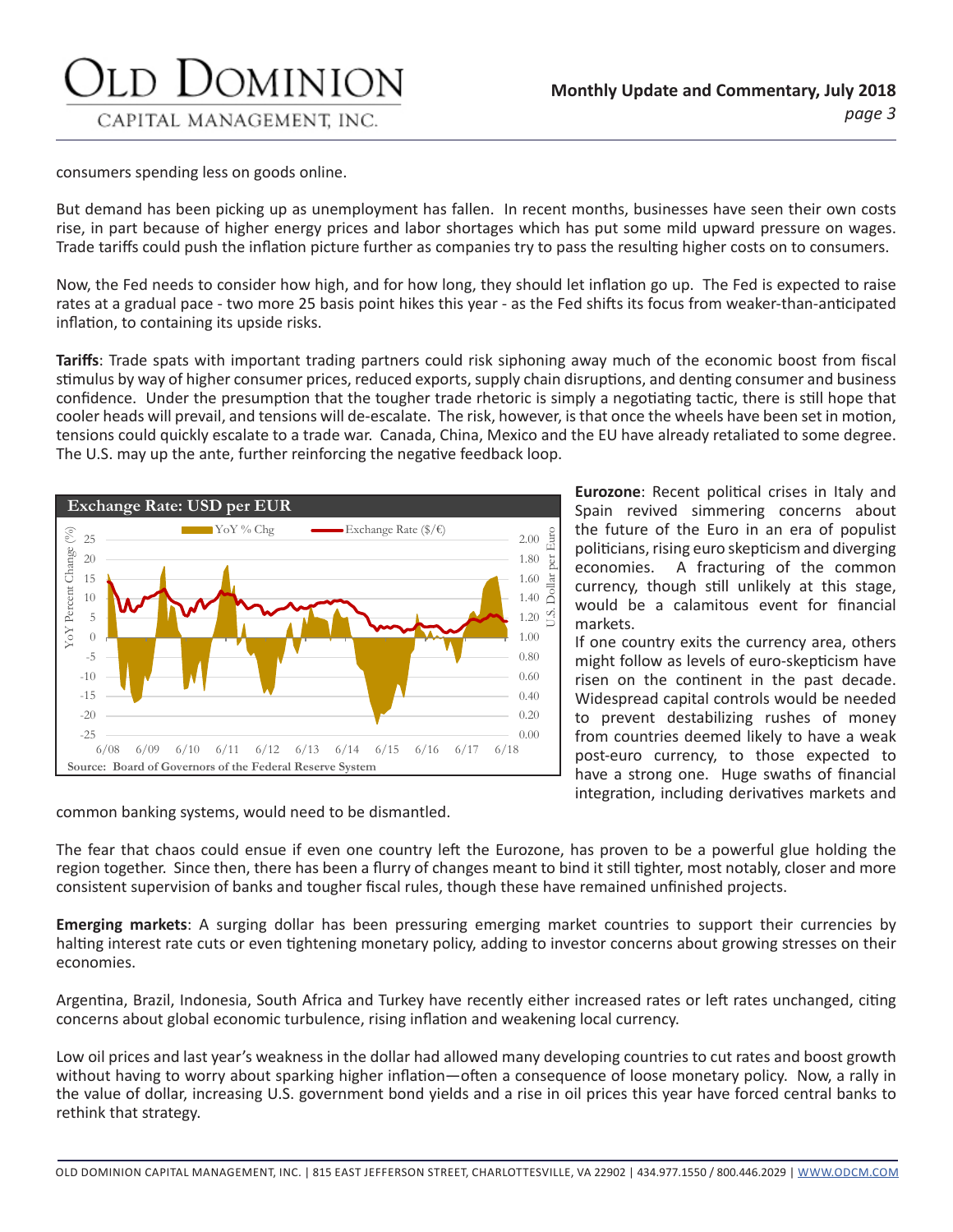## Jominion

CAPITAL MANAGEMENT, INC.

A combination of higher commodity prices, slowing expansion around the world and a stronger dollar has tested emerging economies that were either highly dependent on external financing or commodity imports. At this time there has been little indication that financial distress is spreading beyond their borders, and contagion to advanced economies is expected to remain muted. Perhaps the bigger near-term risks to EM growth prospects is collateral damage from escalating trade wars and reduced investor risk appetite. However, barring a worsening in global political tensions, better longer-term growth outlooks for emerging market economies should dominate near-term risks, putting an end to the recent bout of capital outflows later in 2018.

**Oil price**: The sudden rise in oil prices is yet another risk to be factored. The price increase has been fueled by a combination of tighter supply/demand and the U.S. administration's decision to pull out of the Iran nuclear deal and re-impose sanctions. West Texas Intermediate (WTI) is up nearly 40% since last year, and prices at the pump have started to pinch consumers' wallets. Though oil prices have not reached levels that would seriously hinder spending, a significant reprieve is unlikely. Demand is expected to outpace supply over the next year, and with the potential for the geopolitical risk premium to oil to remain elevated, prices are likely to remain relatively high. A further increase in oil prices could curb spending and increase market volatility, which would certainly draw the attention of the Federal Reserve.

**Economic Outlook**: In the current quarter, the United States is leading the charge among developed economies experiencing a reacceleration after a slow Q1. Q2 economic growth in the United States should be around a 4.0% annualized rate. If realized, this would be the fastest pace of growth since Q3-2014. Encouragingly, economic growth appears broadly based, with sizable contributions expected from consumption, business fixed investment and trade.

The U.S. economy is not expected to sustain a 4% plus pace of growth indefinitely. For the year as a whole 3% real GDP growth is expected, which if realized would be the fastest pace of growth in the United States since 2005.

One development worth watching closely is the potential fallout from the Trump administration's recent string of tariff announcements. In particular trading partners have signaled their intent to match, and in some cases expand upon the types of goods subject to import tariffs. The net result might create some downside risk to export growth down the road once these tariffs start taking hold. The possibility also exists that such tariffs could create global inflationary pressures, particularly for intermediate goods in the production process.

#### **Market Commentary**

**Recap**: Following a first quarter during which broad developed domestic and international equity indexes were generally negative, the second quarter produced mixed results. U.S. equity indexes posted positive returns while international indexes were negative. The S&P 500 generated a 3.4% return for the quarter while the MSCI EAFE index was down 1.2%. The S&P 600 small cap index reached all-time highs. Emerging markets suffered through a difficult quarter, falling nearly 8%.

Fixed income markets were broadly negative as the Barclays U.S. Aggregate Bond index fell 0.2% and the Barclays Global Aggregate Ex-USD index slid 4.8%.

Macro factors provided a tailwind in the U.S. as the economic expansion became the second longest in history. Following June's FOMC policy meeting, Fed Chairman Jerome Powell noted, "the economy is doing very well…the overall outlook for growth remains favorable." This confidence led the Fed to raise interest rates 25 bps in June and signal the possibility of two additional hikes by year end. In contrast, and on the heels of some disappointing data, the European Central Bank (ECB) announced

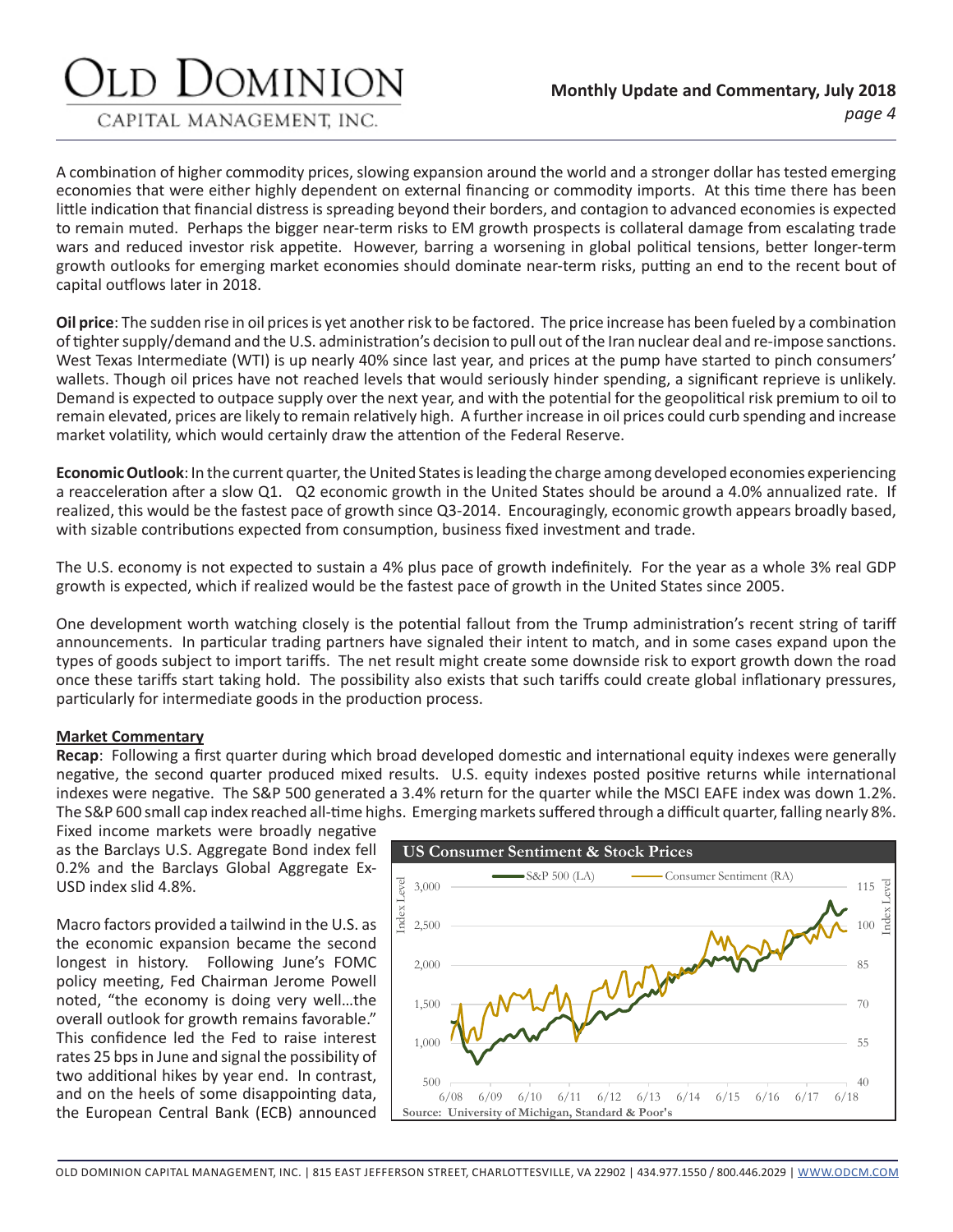there would be no rate hikes until at least the fall of 2019. The ECB also announced a plan to halt its bond purchasing program by the close of 2018.

**Domestic Equities**: An important post-recession market theme has been the dominance of U.S. equities over international equities. Since 2010, the S&P 500 has generated a cumulative return of 183% while the MSCI All-Country World Index ex U.S. has only gained 83%. Last year, it appeared the tide was turning as international stocks generally outperformed their U.S. counterparts. Thus far in 2018, the old paradigm of U.S. relative outperformance has returned driven by strong corporate profits, solid economic growth, and business friendly policymaking.

Leading the charge has been corporate earnings. Year-over-year, the S&P 500 earnings growth rate was 25% in the first quarter. This represents the highest earnings growth rate since the third quarter of 2010. Year-over-year sales growth exceeded 8%, and nearly 80% of S&P 500 companies reported a positive earnings surprise, the highest percentage since FactSet began tracking this metric in 2008. Earnings growth has been supported by solid economic growth as the labor market remains strong, consumers are confident and have been spending freely, while businesses have been investing more. Finally, substantive policies out of Washington, including regulatory reform and the Tax Cuts and Jobs Act, have contributed to U.S. equity market gains. Of course, commentary on Washington would be incomplete without noting the market volatility and potential risks driven by uncertainty surrounding the Trump Administration's trade policies, North Korea, and Iran.

**International Equities**: Trade concerns continue to weigh on international equity markets. Fears of a trade war, a strengthening dollar, and rising U.S. interest rates have had an especially negative impact on Chinese and other emerging market stocks. The Shanghai Composite index is officially in bear market territory, having fallen more than 20% since its January 24th high. Country-specific developments also played a role in some emerging markets. Labor unrest, anemic economic growth, and political uncertainties, for example, contributed to the MSCI Brazil index's quarterly slide of more than 26%.

In developed international markets, political uncertainty has produced volatility as European investors fear a stronger mandate for anti-establishment, eurosceptic politicians and face uncertainty about Italy's future in the Eurozone. And in Asia, the Japanese economy shrank in the first quarter at an annualized rate of 0.6%. This decline marked the end of eight straight quarters of economic expansion for the world's third largest economy, the longest streak since a 12-quarter run between 1986 and 1989. A rebound is expected when second quarter results are reported.

Fixed Income: The first half of 2018 was characterized by rising Treasury yields, a flattening yield curve and widening credit spreads. Volatility increased, particularly in emerging markets. Given this backdrop, money market, high yield, and shortterm bonds have performed relatively well, while emerging market debt, investment grade corporates and U.S. Treasuries have lagged.

In the municipal market, high grade issues have produced slightly negative year-to-date returns, primarily driven by higher interest rates. High yield municipals have outperformed. Municipal-to-Treasury ratios have increased for longer term issues and fallen for shorter maturities. Therefore, longer term municipals are relatively inexpensive and appear more attractive. The supply of new issues is down following the record number of new issues in December 2017.

**Outlook**: Our economic and market outlook remains generally positive for the remainder of 2018 and into 2019. We remain sensitive to signs of late-cycle dynamics in the U.S., including higher inflation and interest rates which could put pressure on stock prices. The macro environment remains supportive for global equity markets.

Strong earnings growth and improving capital investment should support the stock market. As it stands now, wage growth appears manageable, slow moving and shouldn't drive interest rates or inflation to the point where the equity bull market rides off the rails. Geographically, our short-term view favors U.S. equities with all the caveats listed above and, despite recent weakness, we remain upbeat on emerging markets. Further strengthening of the dollar, however, could be a drag on emerging markets despite attractive fundamentals and valuations. Risks to equity returns include geopolitical concerns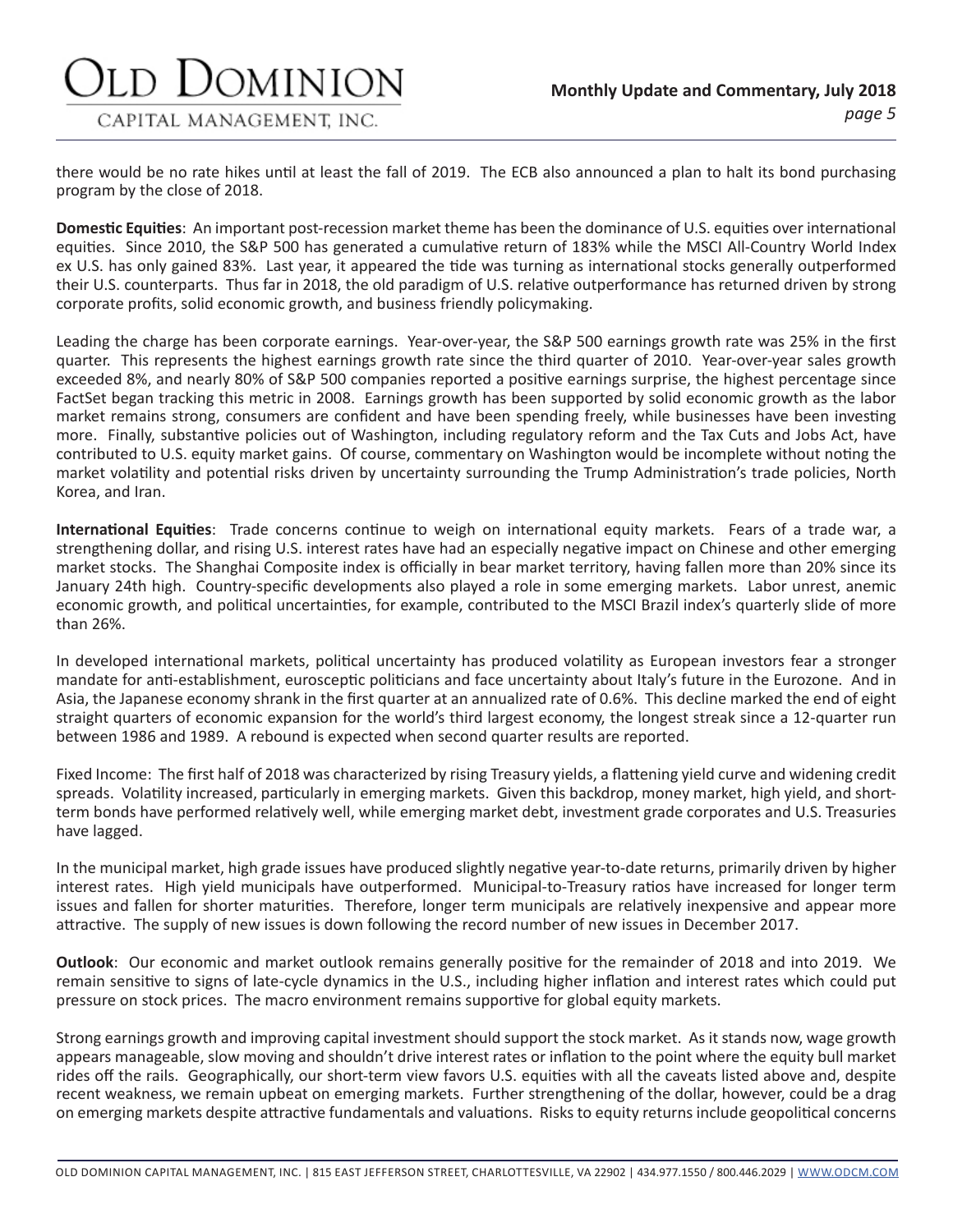### d Dominion CAPITAL MANAGEMENT, INC.

and potential trade issues. An escalation of current bickering into an actual trade war would hurt stock returns.

Further Fed tightening could act as a drag on taxable fixed income results. Given the expectation of rising interest rates, we like credit and spread sectors rather than pure government bonds and prefer to be short duration. We also like nontraditional investments like bank loans. These preferences of course could change as the market unfolds in the months and quarters ahead.

Municipals face both headwinds and tailwinds. Positives include improving credit, narrowing spreads, higher demand, and lower supply. Fundamental are solid as state and local governments continue to benefit from an improving economy. Defaults remain low and credit upgrades exceed downgrades. Somewhat offsetting these positives are rising interest rates, slightly higher inflation, and a somewhat hawkish Fed. Overall, we are optimistic on municipals as the positives appear to outweigh the negatives.

*Sources: Department of Labor, Department of Commerce, Institute for Supply Management, the Conference Board, Federal Reserve, National Federation of Independent Business, Factset*

**RISKS AND OTHER IMPORTANT CONSIDERATIONS**

Old Dominion Capital Management, Inc. ("ODCM") is an SEC-registered investment adviser. This document does not constitute an offer to sell or the solicitation of an offer to purchase any security or investment product or service nor shall it be construed or relied upon as providing any type of investment, legal, tax or other advice. Past performance is no guarantee of future results. The views and opinions expressed here are for informational and educational purposes only as of the date of writing and may change at any time based on market or other conditions and may not come to pass. This material is not intended to be relied upon as investment advice or recommendations, does not constitute a solicitation to buy or sell securities and should not be considered specific legal, investment or tax advice. The information provided does not consider the specific objectives, financial situation, or needs of any specific person. All investments carry a certain degree of risk and there is no assurance that an investment will provide positive performance over any period. Equity investments are subject to market risk or the risk that stocks will decline in response to such factors as adverse company news or industry developments or a general economic decline. Debt or fixed income securities are subject to market risk, credit risk, interest rate risk, call risk, tax risk, political and economic risk, and income risk. As interest rates rise, bond prices fall. Noninvestment-grade bonds involve heightened credit risk, liquidity risk, and potential for default. Foreign investing involves additional risks, including currency fluctuation, political and economic instability, lack of liquidity and differing legal and accounting standards. These risks are magnified in emerging markets.

#### **INDEX PERFORMANCE DISCLOSURES**

No investor can invest directly into a passive index. Investors should be aware that you cannot achieve the returns shown because an actual account will incur operating and management expenses from its investment and possibly advisory, custodial and/or recordkeeping expenses. The performance returns sampled here do not represent the impact that material economic and market factors might have on an investor's decision making process if the investor were invested in the market. The calculation of performance differs from actual account performance because the investment strategy may be adjusted by a client at any time for any reasons. The performance returns sampled here reflect the reinvestment of dividends and other distributions. Third party sources collect the data from financial institutions and related types of entities that created the indices and publish the indices values periodically. The third-party sources then calculate performance used in this document. All data is believed to be reliable but is not independently verified by ODCM.

Commentary is provided by Capital Market Consultants, Inc., a third-party service provider who obtained information from the sources listed above. All information is believed to be reliable but is not independently verified by ODCM.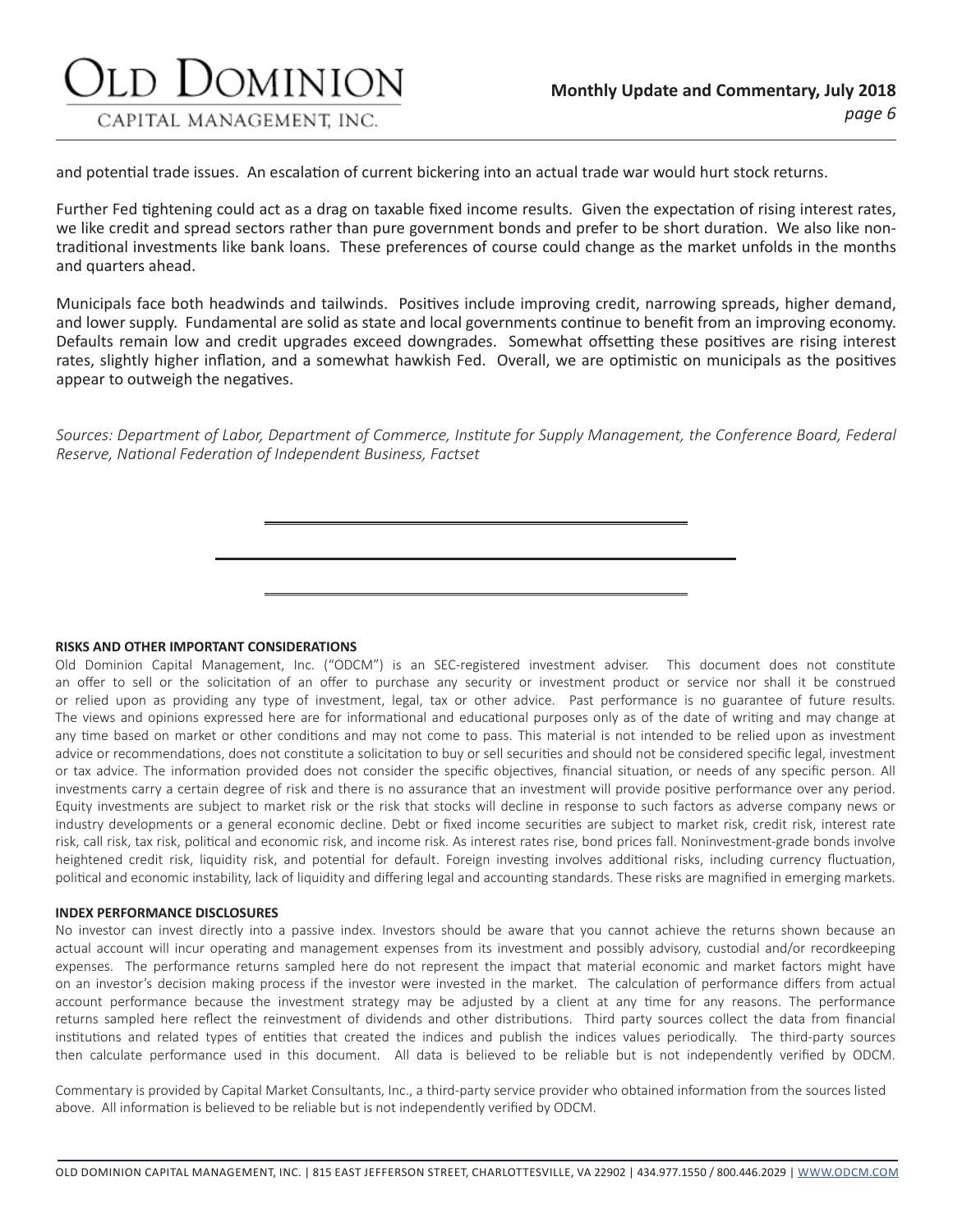#### JOMINION )I  $\mathcal{E}$

CAPITAL MANAGEMENT, INC.

|--|--|

|                                     | 1 Month | 3 Month | <b>YTD</b> | 1 Year  | 3 Year  | 5 Year  | 10 Year |
|-------------------------------------|---------|---------|------------|---------|---------|---------|---------|
| <b>3000 Value</b>                   | 0.28    | 1.71    | $-1.16$    | 7.25    | 8.47    | 10.40   | 8.60    |
| 3000                                | 0.65    | 3.89    | 3.22       | 14.78   | 11.58   | 13.30   | 10.23   |
| 3000 Growth                         | 0.95    | 5.87    | 7.44       | 22.47   | 14.63   | 16.15   | 11.78   |
| <b>1000 Value</b>                   | 0.25    | 1.18    | $-1.69$    | 6.77    | 8.26    | 10.35   | 8.49    |
| 1000                                | 0.65    | 3.57    | 2.85       | 14.54   | 11.64   | 13.37   | 10.20   |
| 1000 Growth                         | 0.96    | 5.76    | 7.25       | 22.51   | 14.97   | 16.36   | 11.83   |
| <b>Mid Cap Value</b>                | 0.81    | 2.41    | $-0.16$    | 7.60    | 8.79    | 11.27   | 10.06   |
| <b>Mid Cap</b>                      | 0.69    | 2.82    | 2.35       | 12.33   | 9.57    | 12.22   | 10.23   |
| <b>Mid Cap Growth</b>               | 0.39    | 3.16    | 5.40       | 18.52   | 10.72   | 13.37   | 10.45   |
| <b>2000 Value</b>                   | 0.61    | 8.30    | 5.44       | 13.10   | 11.21   | 11.18   | 9.88    |
| 2000                                | 0.72    | 7.75    | 7.66       | 17.57   | 10.96   | 12.46   | 10.60   |
| 2000 Growth                         | 0.78    | 7.23    | 9.70       | 21.86   | 10.60   | 13.65   | 11.24   |
| <b>S&amp;P 500</b>                  | 0.62    | 3.43    | 2.65       | 14.37   | 11.93   | 13.42   | 10.17   |
| <b>Consumer Disc</b>                | 3.61    | 8.17    | 11.52      | 23.55   | 14.44   | 15.97   | 16.41   |
| <b>Consumer Staples</b>             | 4.50    | $-1.54$ | $-8.55$    | $-3.93$ | 5.52    | 8.17    | 9.94    |
| <b>Energy</b>                       | 0.71    | 13.48   | 6.81       | 20.99   | 3.67    | 2.22    | 0.96    |
| <b>Financials</b>                   | $-1.92$ | $-3.16$ | $-4.09$    | 9.65    | 12.46   | 13.13   | 7.05    |
| <b>Health Care</b>                  | 1.63    | 3.09    | 1.83       | 7.11    | 5.68    | 13.78   | 12.73   |
| <b>Industrials</b>                  | $-3.31$ | $-3.18$ | $-4.69$    | 5.34    | 11.29   | 12.66   | 9.70    |
| <b>Information Technology</b>       | $-0.35$ | 7.09    | 10.87      | 31.30   | 22.58   | 21.91   | 14.65   |
| <b>Materials</b>                    | 0.34    | 2.58    | $-3.08$    | 9.90    | 8.48    | 10.86   | 5.71    |
| <b>Real Estate</b>                  | 4.44    | 6.13    | 0.81       | 5.02    | 8.69    | 8.97    | 7.83    |
| <b>Telecom Services</b>             | 2.37    | $-0.94$ | $-8.35$    | 1.39    | 3.86    | 3.71    | 6.15    |
| <b>Utilities</b>                    | 2.77    | 3.74    | 0.32       | 3.41    | 11.68   | 10.58   | 6.64    |
| Dow Jones Industrial Avg.           | $-0.49$ | 1.26    | $-0.73$    | 16.31   | 14.07   | 12.96   | 10.78   |
| Wilshire 5000 (Full Cap)            | 0.73    | 4.11    | 3.38       | 14.92   | 11.49   | 13.11   | 10.26   |
| <b>Alerian MLP</b>                  | $-1.54$ | 11.80   | $-0.63$    | $-4.58$ | $-5.93$ | $-4.09$ | 6.46    |
| <b>Bloomberg Commodity</b>          | $-3.50$ | 0.40    | $-0.00$    | 7.35    | $-4.53$ | $-6.40$ | $-9.04$ |
| <b>FTSE NAREIT Equity REIT</b>      | 4.36    | 10.04   | 1.02       | 3.50    | 8.06    | 8.31    | 7.94    |
| <b>S&amp;P Global Natural Res.</b>  | $-1.03$ | 5.44    | 3.70       | 24.75   | 9.46    | 5.64    | $-0.61$ |
| <b>S&amp;P N. Amer Natural Res.</b> | 0.87    | 12.05   | 5.29       | 19.80   | 3.28    | 1.74    | $-1.08$ |
|                                     |         |         |            |         |         |         |         |
|                                     |         |         |            |         |         |         |         |